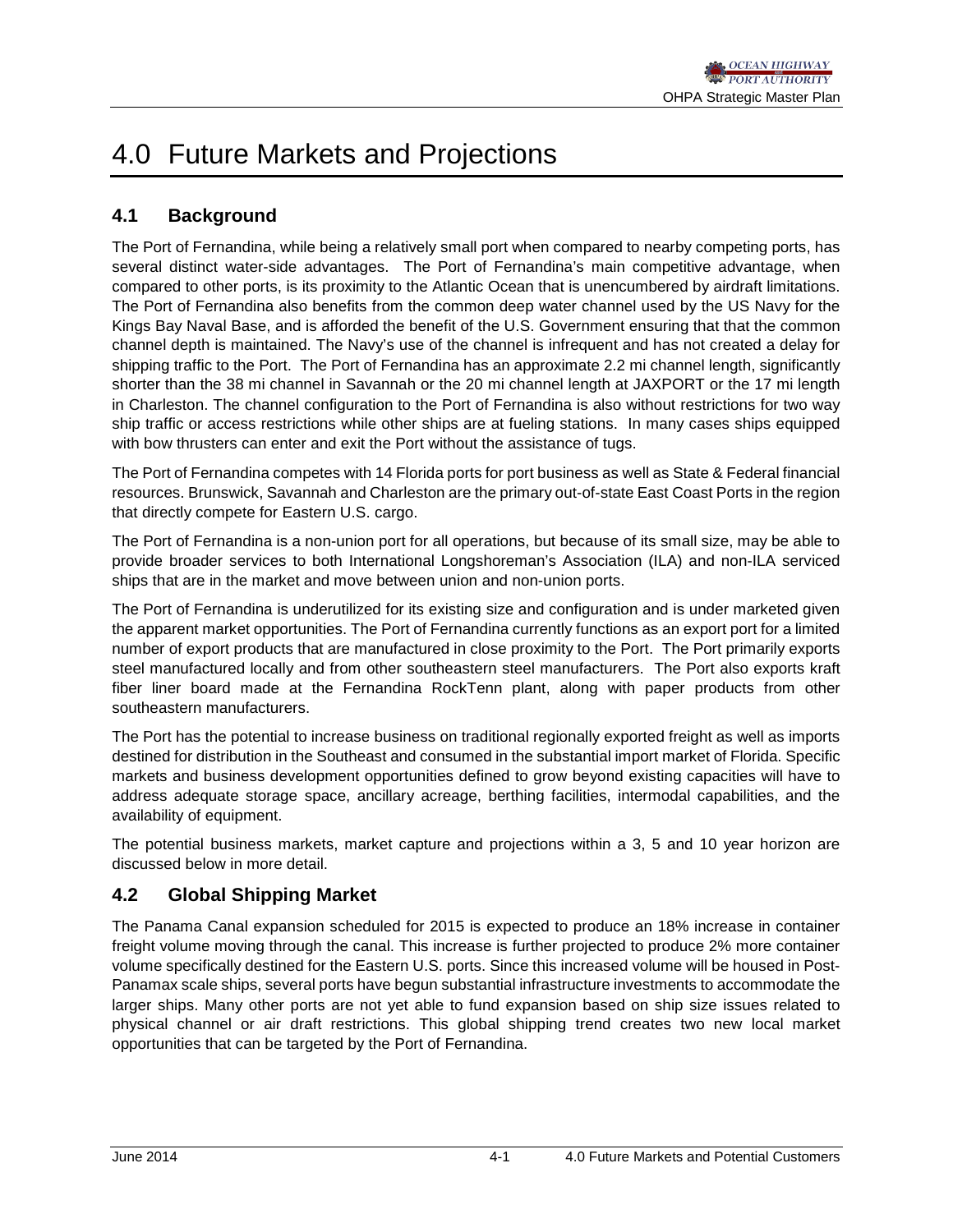## *4.2.1* **Transshipment Hubs in the Caribbean**

Based on discussions with industry executives in Panama and direct knowledge of specific island transshipment facilities, we estimate that 18,760,000 (TEU) containers will hub transfer via Post-Panamax ships in northern, central and southern Caribbean locations during the period of 2015 to 2016. The 2014 period will still be focused on infrastructure construction and business development activities related to this expected increase in Post-Panamax freight volume. This trans-hub based freight will serve as one large target market for the Port of Fernandina, where smaller ships can provide U.S. distribution and drop exported freight destined for more extended Asian markets into these Caribbean hubs. We further estimate this Caribbean Transshipment Hub market to grow to 23,760,000 TEU by 2017 on an annual basis as new Post-Panamax ships currently in the development pipeline are delivered into this market space. Future growth in this submarket will depend on global economic activity and the ability of the Caribbean economies to finance port and port-side infrastructure.

Projecting flat growth from 2017 forward, with a targeted business development effort, the Port of Fernandina can expect to capture a maximum of 0.5 % of this total Caribbean Hub freight movement volume, where Southeastern U.S. distribution is needed and the Port can accommodate exports from the same region destined for transshipment hubs. We expect new charter based feeder ships and carriers already in the regional market to be active in this submarket given the proximity to the Caribbean and ability to access South eastern U.S. rail and interstate systems. Specific short term business development targets include:

 X-PRESS FEEDERS, Florida Caribbean Express (CASFCX), Sea Star Lines, National Shipping & Other existing carriers active in the region with small ship inventory.

Our list of carrier specific executive contacts will be provided upon request to OHPA board members or staff assigned to support business development activities. Reference graphs below for sub market projections.



*Marshal Strain Enterprises & Genesis Group 2013*

**Figure 4.2-1 . Northern Caribbean Transshipment Market**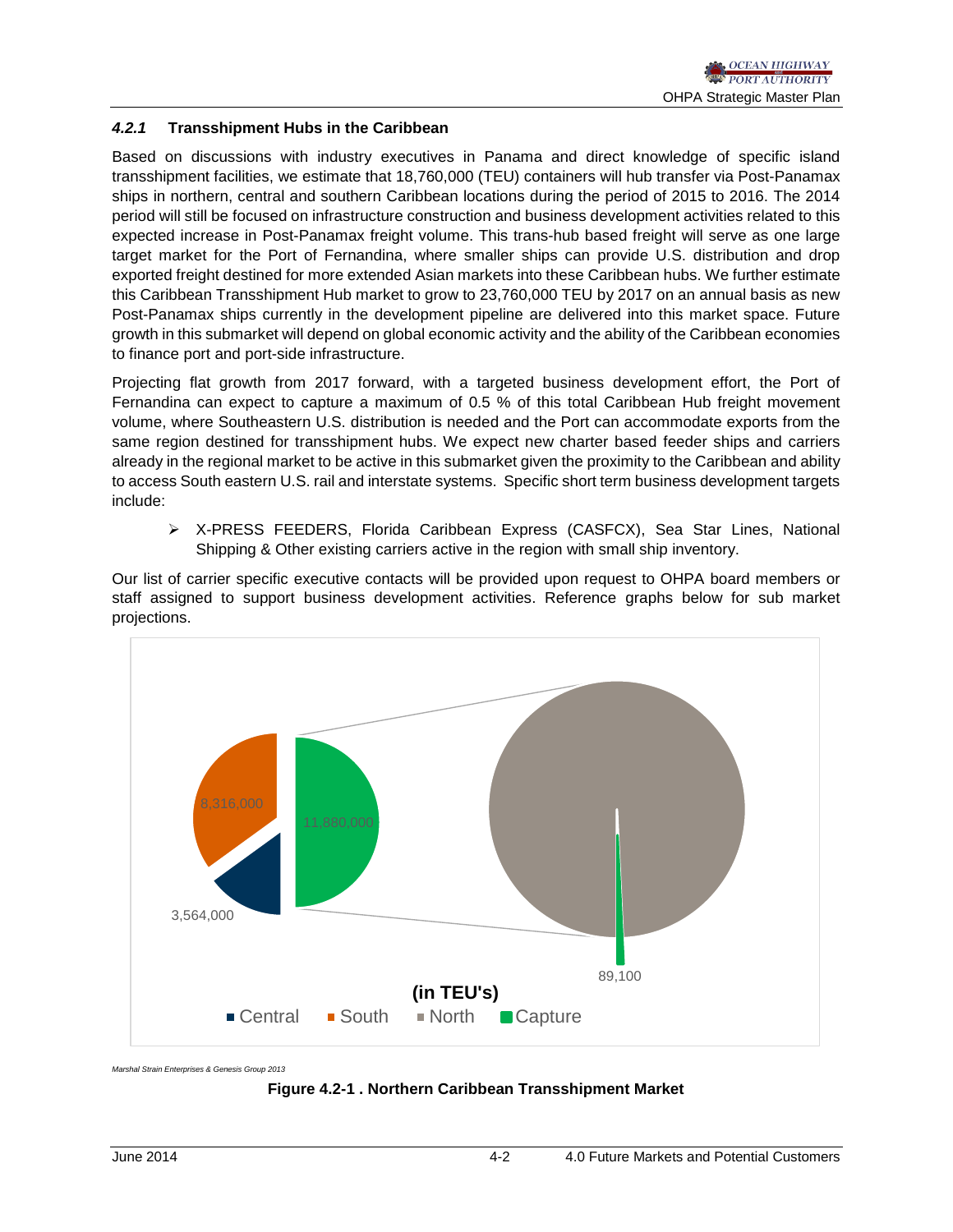

*Marshal Strain Enterprises & Genesis Group 2013*

**Figure 4.2-2 . Central Caribbean Transshipment Market**



*Marshal Strain Enterprises & Genesis Group 2013*

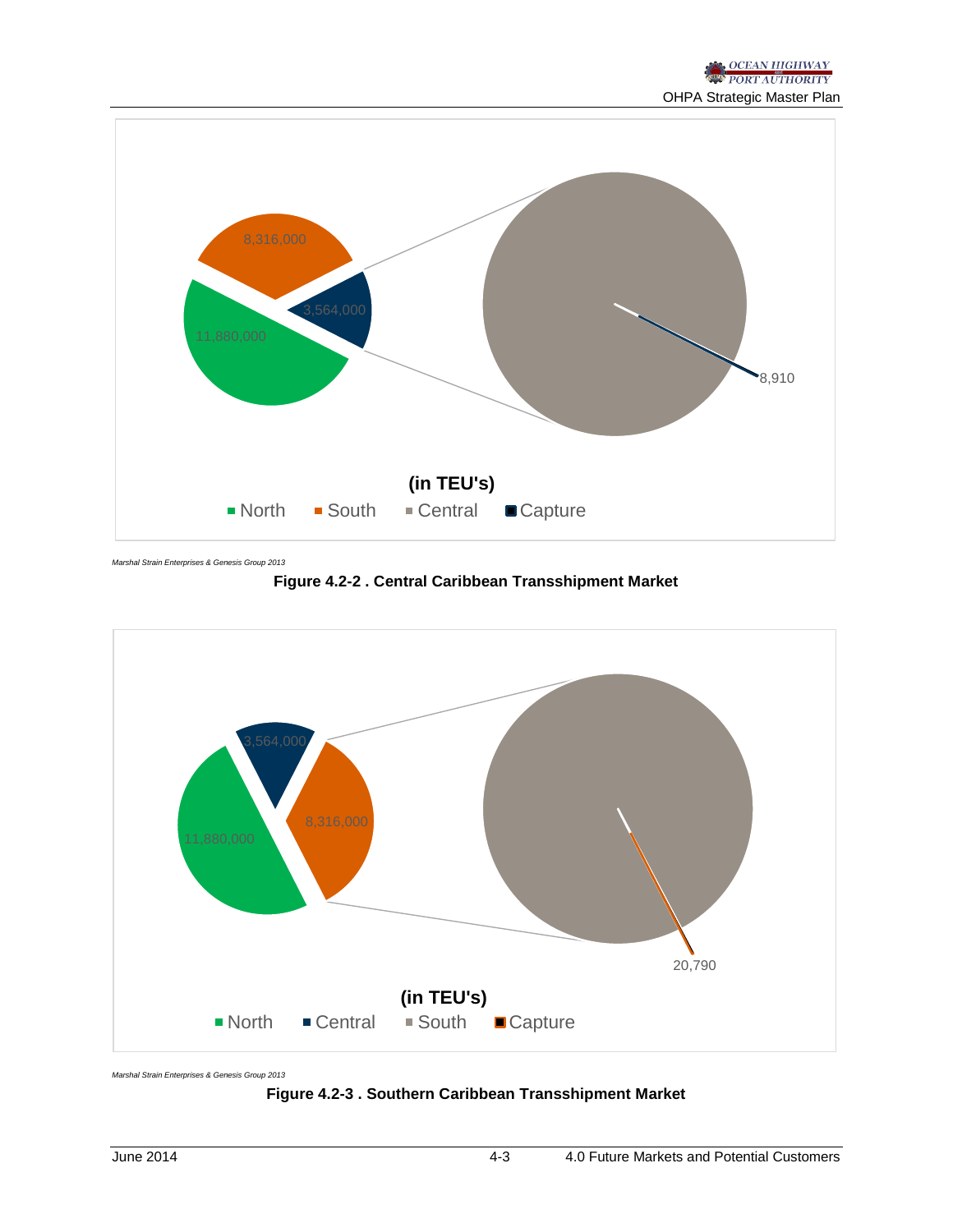## *4.2.2* **Relocated Small Ships**

This market is created as smaller ships are displaced by larger ships at the Eastern U.S. Post-Panamax capable ports, with infrastructure to accommodate Post-Panamax ships but not also able to service the same number of smaller ships due to limited berthing length/availability or availability of landside support.

Industry executives have estimated that Southeastern U.S. ports are expected to receive 2% of the increasing Panama Canal container volume in the form of Post-Panamax ships. Distributing this in terms of the number of Post-Panamax ships projected, route times, ship container volume and port call time between the three East coast ports capable of receiving these ships during the 2015 to 2017 period can provide a numerical understanding of the market potential for smaller ships to migrate towards smaller ports that can be responsive to call schedules. Given the geographic dispersion of the initial Post-Panamax capable ports, we cannot project local ship migration opportunities for the Port of Fernandina until Savannah begins Post-Panamax operations in 2018. Given the Savannah River channel width restrictions for ship movements, Elba Island restrictions for ship movements and berth length crane limitations at the Port of Savannah, we can project small ship displacement as potential market volume in the region that will migrate towards Brunswick, the Port of Fernandina and JAXPORT.

Based upon the arrival of Post-Panamax container volume projected in Savannah, we calculate a potential total small ship displacement volume in TEU, based on ship berthing and landside support, to be approximately 360,000 on an annual basis. This market should be approached in 2018-19 and should focus on the shipping lines currently calling in Savannah with ships below 2,500 TEU.

Target Carriers include:

- > HANJIN, COSCO, K LINE, YANG MING
- GRAND ALLIANCE HAPAG LLOYD, NYK, & OOCL, ACL
- $\triangleright$  CMA CGM, ANL, MARFRET
- NYK, HYUNDAI, EVERGREEN LINE, MAERSK LINE

The Fernandina Port should be able to attract 20% of this regional Relocated Small Ship container market or a maximum of 72,000 TEU on an annual basis beginning in 2019. Some of the major shipping lines might have contract issues with the labor arrangements at the Port, since the current operator uses non-ILA labor. However, in the past, shipping lines have been able to justify a call at Fernandina because of the general lack of unionized longshore labor in the immediate area. (Analysis and estimates provided by Marshal Strain Enterprises & Genesis Group 2013)

# **4.3 National & Regional Markets**

The population concentrated along the U.S. Eastern I-95 corridor and reinforced by multiple Class I Rail lines, highways and numerous ports creates both direct freight import/export market volume as well as intermodal market volume as the freight business seeks savings in both time and cost across any available mode or travel. The strategic position of the Port of Fernandina supports development of both of these markets.

## *4.3.1* **Inland Intermodal**

The proximity of CSX, Norfolk-Southern, and FEC rail systems supports the movement of rail-to-port and port-to-rail freight as part of the larger Eastern U.S. import/export market. This import/export market can be defined by rail carrier data with freight origins or destinations at Ports along the East coast. An analysis of CSX in this regard indicates that this one rail network moved 6.4 million TEU in 2012. The intermodal only market volume was 2.5 million TEU for the same period. It should be noted that the intermodal only market segment has grown at a rate of 15% since 2009, which has been considered a depressed economic period for the overall transportation market.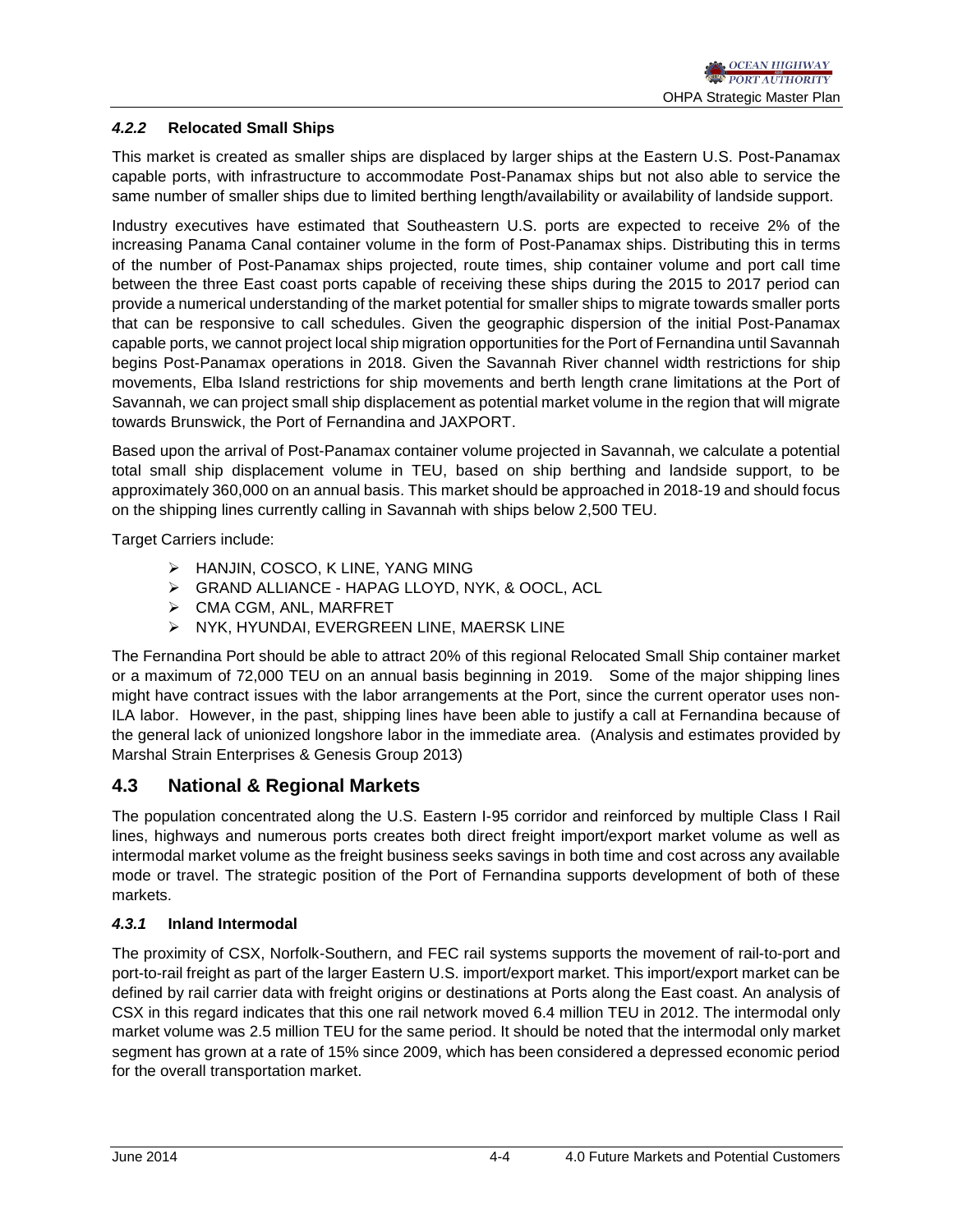The ability of the Port of Fernandina to effectively participate in both of these markets exists in the current condition since the short-haul line connecting the Port to CSX is capable of carrying double stack containers, and has significant room for increased railcar capacity. Genesee & Wyoming estimates a 1,000 railcar capacity exists, which greatly exceeds the on-site railcar handling capacity of the three major industrial properties including the Port of Fernandina. The Rock-Tenn property currently holds only 23 railcars at a time and the Port holds 20. The Rayonier paper mill will hold 110. It should be noted that the side yard area south of Centre Street effectively serves as ancillary port infrastructure for railcar handling and dwell time requirements and will support 350 railcars. This adjacent storage and handling capacity will allow multiple deliveries of 60 to 80 railcars at a time, which is a desirable transport size for efficiency of time and cost and will easily operate within existing rail and roadway intersection constraints.

Utilization of the regional rail and interstate network and Florida Strategic Intermodal System to contribute to market share through the Port of Fernandina, would require the identification of inland intermodal locations that can be cost effectively developed with infrastructure to support Port operations and enhance dwell-time capacity currently limited by land area available at or near the Port.

Given the limited scope of this market analysis to support the ten year planning horizon of this master plan, we cannot allocate or project a specific increase in Port freight market share related solely to available or programmed inland intermodal capacities, since many of the critical components of transport (time, cost, land and infrastructure) are regional, cross jurisdictions, are not currently in place or would likely consume the entirety of available resources for the OHPA to aggressively pursue.

The OHPA should however consider supporting regional transportation initiatives to construct new short haul rail connections or alignments to existing rail lines that support the east-west movement of freight between the regional Class I rail lines and the regional ports. The identification of inland land parcels that can support private sector manufacturing/distribution/warehouse functions as well as offer operational agreements to the OHPA under a joint land use designation of inland-intermodal will be a first step in a longer process of attracting the necessary business capital. It should be noted that the State of Florida has added Intermodal and Logistics to the list of Qualified Targeted Industries that share state and local tax and grant incentives.

The ability of the OHPA to exercise its charter in the form of Public Private Partnership projects or cooperation agreements will create additional incentives necessary in today's economic climate to produce both jobs and business for the Port. Shorter term business development opportunities based on specific markets that desire rail service, should be pursued without concern for constraints based on the rail infrastructure serving the Port.

## *4.3.2* **Import – Export**

Since the Port of Fernandina has rail service to the Port, a logical business development partner is the rail line services that will benefit from improved volume through the Port. This market segment would be focused on the types and volumes or freight that would benefit from rail service and may already utilize CXS service in other ports along the East Coast. A review of the carriers that currently fall into this category, and serve as the top rated volume clients of CSX include the following:

- CMA/CGM, MSC, CROWLEY, APL, ZIM, HAMBURG/SUD, MOL
- MAERSK, HAPAG/LLOYD, HYUNDAI

We cannot accurately project a specific local market capture from the broadly defined export-import freight volume that would also utilize rail as the preferred modes of movement. However, the joint business development opportunities that exist between the locally headquartered, CSX and Genesee & Wyoming should be investigated as a strategic part of a business development plan for the Port.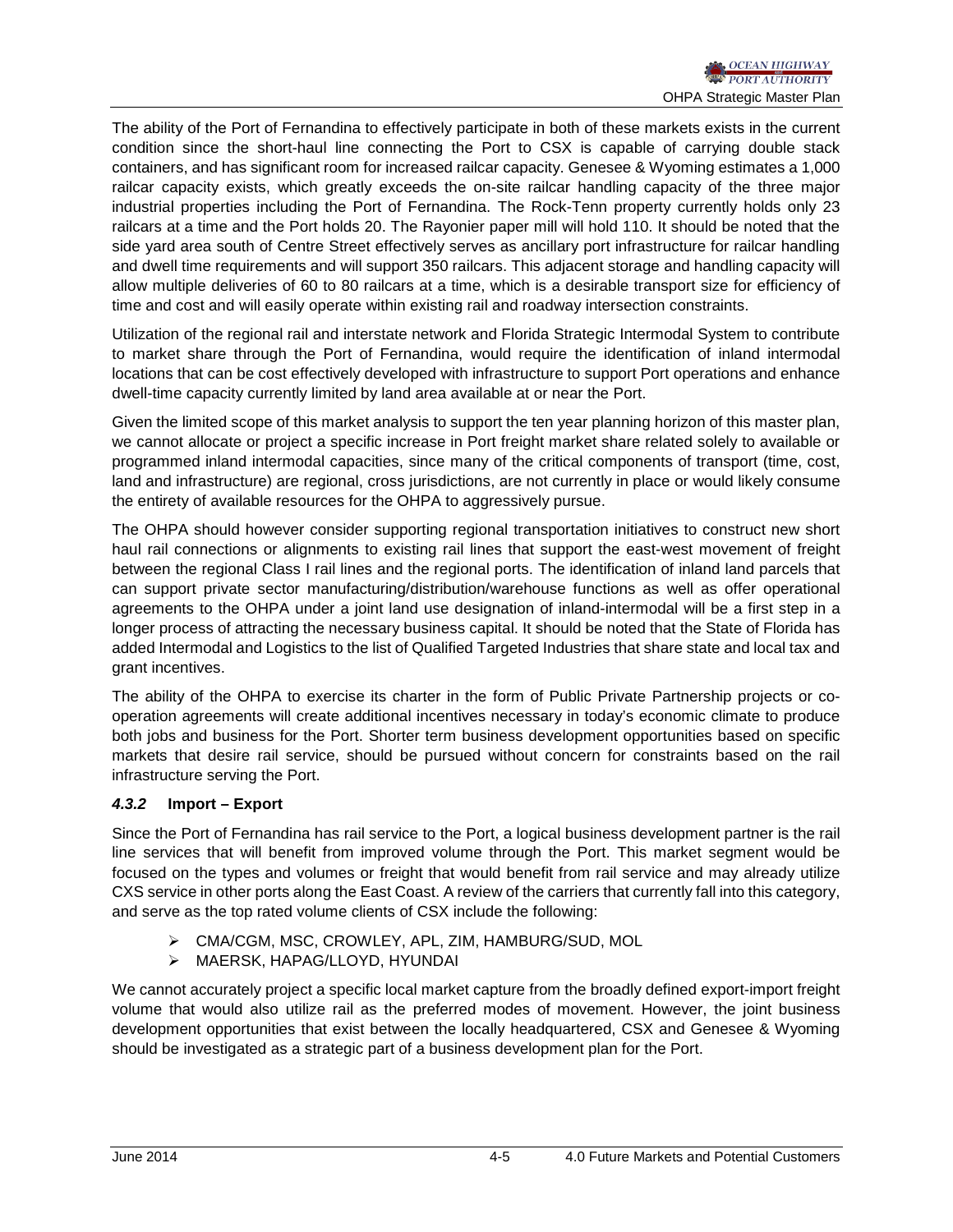## *4.3.3* **Short-Sea Freight Market**

The short sea initiative for the Eastern U.S. coast is focused on the relief of inland traffic congestion by transferring trucked freight travel modes towards barge or ship services where the predominant pattern of movement is north-south. A significant volume of imports to Florida arrive via truck from other Ports over 450 mi away. This freight volume (defined in section 3.2) is split across all types of products, so the comparative value of time and the actual expense of comparable travel modes become the predominant data points to project market volume by mode of transport. Based on our analysis of this potential market, including the cost and time efficiencies of the interstate and highway systems to support trucked freight, combined with the last mile of distribution requirements for truck delivery, we conclude that short-sea shipping (port to port) is not yet positioned economically to capture freight market volume from the current mode splits. However, the trend toward traffic congestion pricing, tolled highway improvements, limited federal highway trust funds and the deferred maintenance expense of our bridges and drainage facilities, will create local and regional opportunities for short-sea shipping to become more competitive over the next ten years. This market can be monitored for shifts that would make short-sea more viable, but should not receive the business development efforts of the Port of Fernandina for the next five years. No growth is projected in this submarket for the Port of Fernandina during the planning horizon.

## *4.3.4* **Barge Opportunities**

The presence of numerous regional navigable waterways connected to the Port of Fernandina including the Intracoastal Waterway combined with organized entities such as the Florida Inland Navigation District, USACE and others creates opportunities to distribute or receive freight by barge. The specific regional waterways with direct connections, without requiring an open sea connection, create another unique feature for the Port of Fernandina that should be developed as part of a business development strategy. It is anticipated that the highest probability of regional barge traffic will be derived from southeast Georgia economic development efforts and less so from Florida due to navigation restraints on the Intracoastal Waterway south of Fernandina. The identification of "A" rated industrial manufacturing/distribution-sites that are regionally significant and connected to this barge navigable network of waterways has been identified in Section 3, as well as "B" rated sites without barge potential. Based on the size and location of these sites, we can project a total freight transport capacity of approximately 2,818,400 TEU per year at build-out based on industry standards. This freight volume can be split between rail, road or barge from these key regional industrial sites. The OHPA strategic position, in this regard, is to support the reservation of compatible land use designations and to support the potential development or expansion of these sites through the exercise of infrastructure investment consistent with the OHPA Charter where private sector or government sector development opportunities arise.

These industrial sites collectively can be projected to produce annual freight volumes split between modes as follows:

- $\triangleright$  Truck 2,391,085
- $\triangleright$  Rail 422,760
- $\triangleright$  Barge 4,555

Actual mode splits for the target "A" listed site may be different depending on the actual density of site development and manufacturing characteristics. The development of industrial sites of this size can typically take between two to three years depending on the specific types of permits and equipment needs both for construction and operations. Active participation with regional economic development initiatives, for manufacturing based business development targeted at industries that are well matched to the "A" list sites, and participation in deal-flow with prospects will be required as part of a business development plan. We would expect at least one of these sites will become developed in the next five years generating freight exports to the Port via all modes of transport.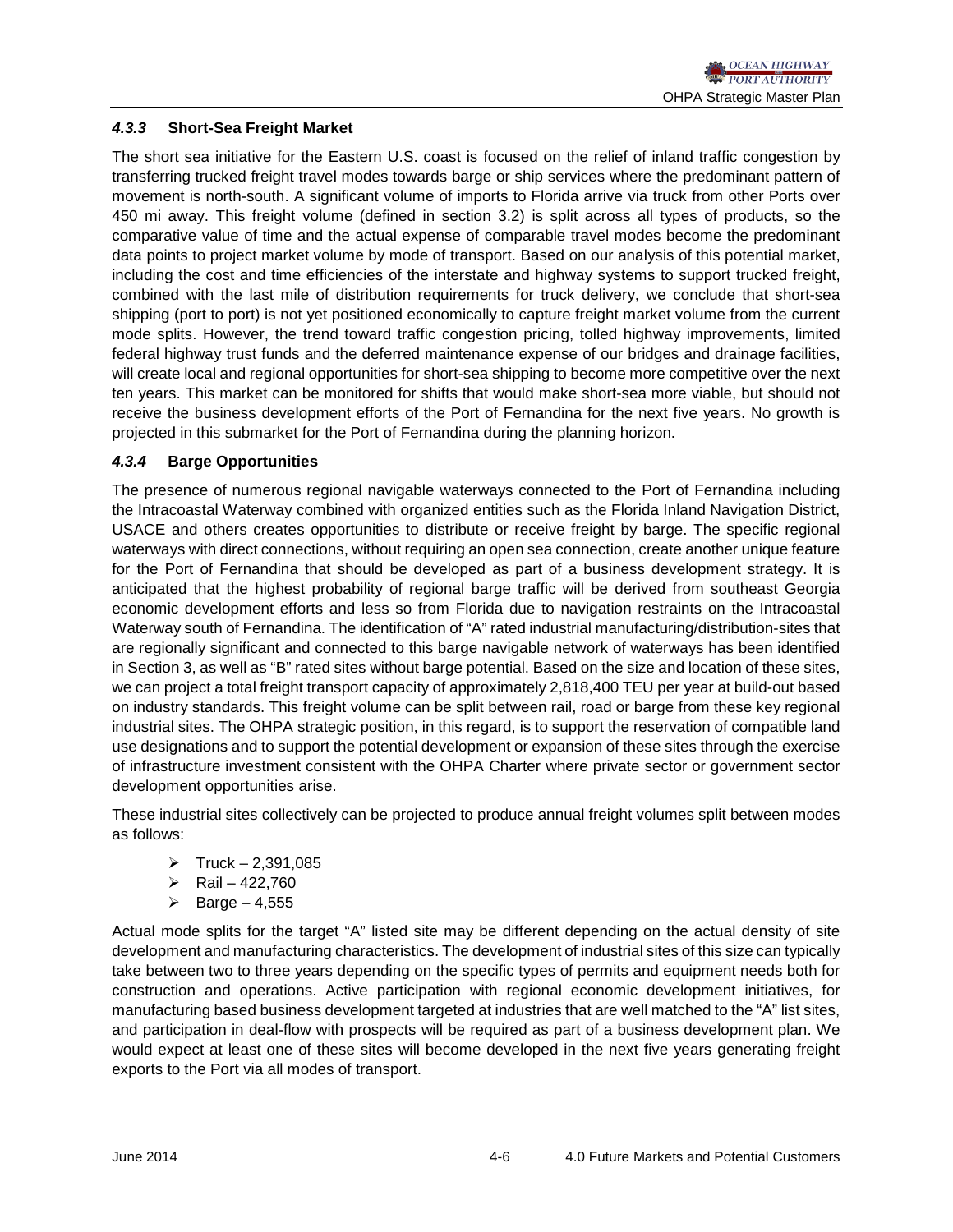Independent Barge Carriers include:, Crowley Barge Services, Trailer Bridge Barge Services, Banacol, McAllister, Crescent, Columbia Coastal, and Stevers Towing.

# **4.4 Targeted Freight Markets**

The influence of Post-Panamax shipping and related logistics, although significant, does not itself create the regional market for freight, which still requires a buyer and seller to operate within normal business parameters. Since the Port of Fernandina has been shown to be a cost effective port option for small volume freight in the past, it will be important to create relationships with specific business sectors that are engaged in the region or projected to grow. Business development activities will need to include representatives from both the Port Operator and Port Ownership to successfully obtain new business partners. Target regional markets include the following:

## *4.4.1* **Forest Products**

## *4.4.1.1 Lumber*

The Southeastern U.S. is one of the main growth areas for new housing. There is a great deal of lumber moving through ports in this area because of the strength of the housing market. A very strong case can be made for direct shipment into the closest port where the product is being used.

## *4.4.1.2 Wood Pulp and Chips*

There is also a continuing demand in the building trade for the manufacturing of linerboard / press-wood. There are significant supplies of this raw material within a 180 mi radius of the Port.

#### *4.4.1.3 Hardwood*

With the increase of Central & South American hardwoods being imported into the U.S. for the housing market, the Port has a good opportunity to capture some of this business.

#### *4.4.1.4 Wood Pellets*

Wood pellets are increasingly being used in the UK and Northern European market in their thermal utilities industry.

Collectively increasing these forest products will require additional enclosed storage and the completion of the extended dock that is currently permitted. These facilities could be used to store additional dry cargoes and the dock will accommodate any additional barge traffic.

#### *4.4.2* **Bulk Products**

#### *4.4.2.1 Phosphates & Fertilizer*

Phosphates are generally a marginal product for the Port Industry as a bulk product. It is best handled in proximity to the end user or near the origin of the product. The Port of Tampa has just added a million-ton facility in addition to an existing facility. This expansion was through their efforts of working with CSX. The new facility, called "Rockport", is in addition to the existing Eastern Terminal that was already in existence.

Although phosphates are a regionally mined product, because of the cost margins in the marketplace, it is typically transported to the closest port in the region. Fertilizer on the other hand is a Northeast Florida regionally manufactured product sometimes comprised of bi-products that originate from the manufacturing of paper products and other industrial processes common in the region. The relative market value of finished fertilizer combined with the easier handling and storage requirements align well for the Port and warrant business development efforts.

Specific targets in this submarket include the import of fertilizer in bulk for companies like Mayo Fertilizer, exporting phosphates mined in nearby White Springs, Florida. Liquid Natural Gas (LNG)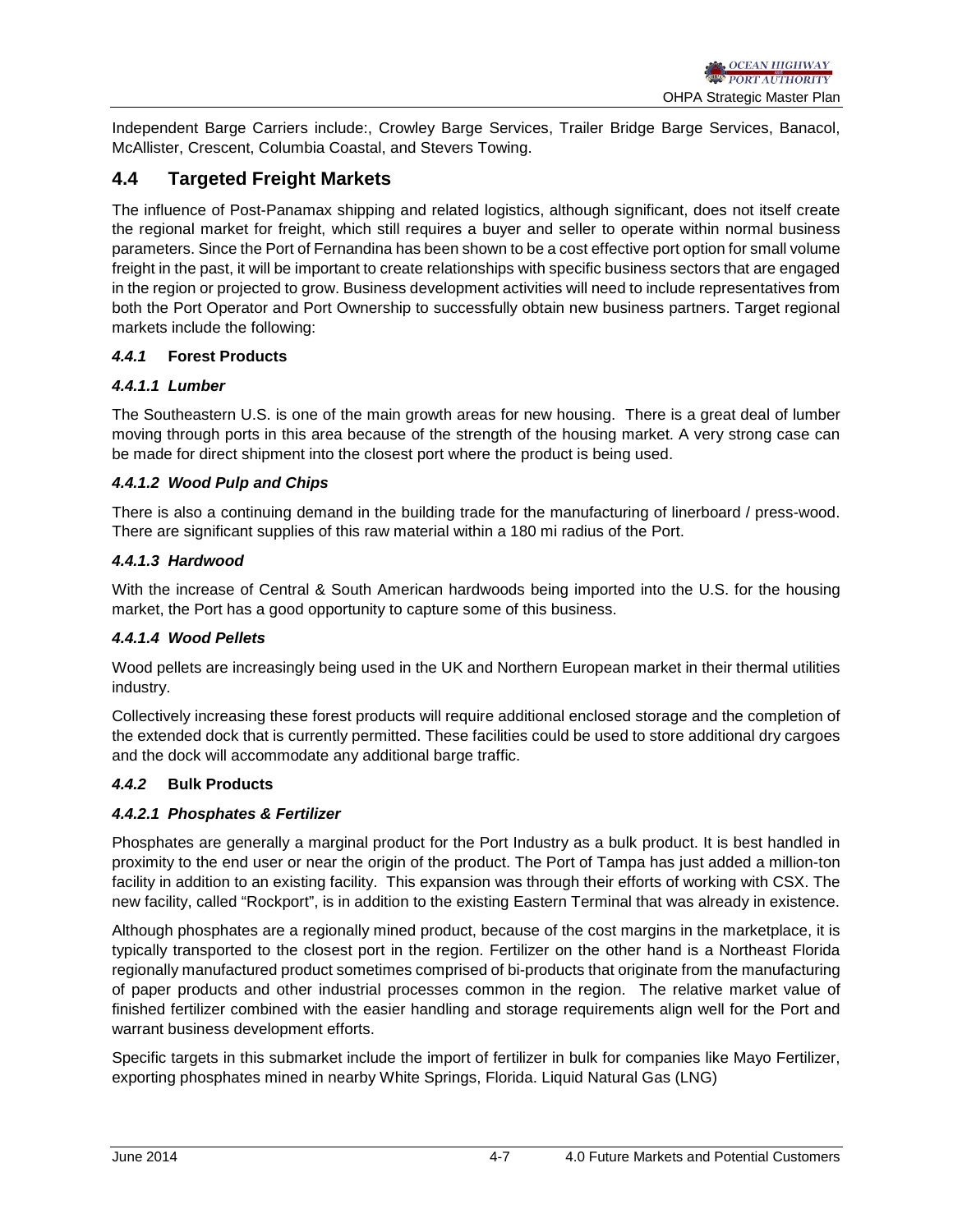The U.S. is increasingly producing and permitting for export bulk LNG in specialty ships and ISA containerized freight that moves by rail or truck. Several ports are building fuel platforms in association with new product transmission lines or are linking up to existing fuel bunker terminals to export LNG. There are major challenges for the Port of Fernandina to overcome if they want to export bulk LNG: cost of construction, space, security and port operation interruption. The initial cost would be significant because it is a new product with its own requirements for unloading, storage, transmission, and safety. LNG facilities also require a great deal of space, and with little or no available space in close proximity to the Port, and because the Port of Fernandina shares a channel with the Kings Bay Naval Base, there will likely be blast zone security issues associated with the establishment of a bulk LNG commodity. Port activities will also have to be coordinated with an LNG ship arrival and unloading. When an LNG ship arrives at a port, the port has to shut down for approximately three hours while it unloads. The product also has to be kept in a cold state while shipping. Accordingly we do not consider this to be a supportable market for the Port.

The Containerized ISA form of LNG export is well suited to the Port of Fernandina and is the preferred method of delivery and distribution in the Caribbean market which is undergoing a conversion away from diesel and gasoline for their trucking fleets, electric generation and desalinization plants. New regional pipelines, compression stations and delivery business ventures and distribution partnerships are actively creating business development opportunities for the Port that need to be addressed in the next year, if the Port is going to participate in this market space.

Business development opportunities in this regard should include Kinder Morgan with their ability to provide introductions into their primary business units and industry contacts. We have identified Belvedere Terminals as a specific opportunity for the Port due to their focus on the Georgia, Florida, and Caribbean fuel distribution markets. Belvedere is interested in partnering with the OHPA to both provide ISA tanker distribution through the Port (via rail) and development of an import platform for refined fuels at an ancillary location. Specific business volumes remain confidential, until a non-disclosure agreement can be executed.

## *4.4.2.2 Compressed Natural Gas (CNG)*

The U.S. Environmental Protection Agency is targeting ports to improve their air quality as part of their "Green Ports" initiative. There will be more demand for CNG for ships as they will be required to convert over to CNG from diesel fuel as they enter and dock at a port. Most of the ports on the West Coast have already begun requiring ships to switch over to CNG when in the port which will save on electricity and other utilities that were normally using fossil fuels.

# *4.4.3* **Breakbulk**

# *4.4.3.1 Steel & Metals*

With the Port already handling steel product, wire, steel sheets, re-bar and aluminum rolls, we can project continued growth in this submarket as the "feeder to hub" logistic plan is implemented over the next three years.

# *4.4.3.2 Fruits and Vegetables*

The Port of Fernandina is strategically located for handling fruits and vegetables from South America and is supported by the proximity of distribution centers for three of the major food chains (Wal-Mart, Publix and Bi-Lo). A pilot program in South Florida is targeting this market which seeks to shorten the traditional Philadelphia based distribution to Florida. This pilot study should be monitored over the next two years while business development contacts are pursued. The Port would need a fumigating facility for the bananas and refrigerated storage to handle the product until it is ready to be shipped. The Port would need space for additional parking of trucks while the ships are unloaded and the cargo is inspected and loaded on the trucks.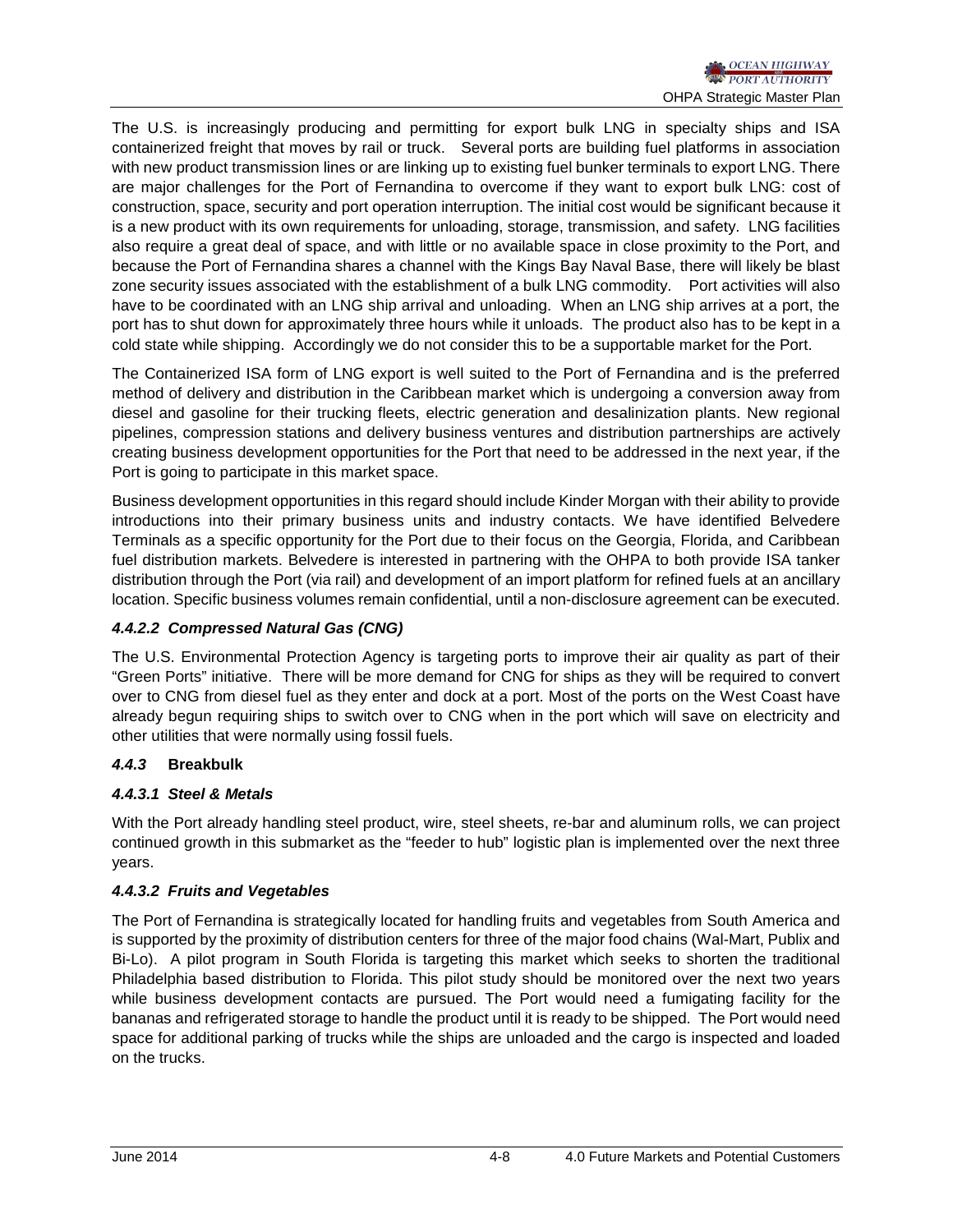#### *4.4.3.3 Containers*

Container traffic has been the mainstay at the port as far back as Emerald Lines calling from Fernandina to Bermuda. Since then there have been several smaller lines calling the Port from Central and South America, but the container business at the Port of Fernandina has been very cyclical due to market fluctuations. The shipping industry has changed over the years whereby a port the size of Fernandina can play an important role in the movement of freight. With the completion of the Panama Canal widening in 2015, the Port of Fernandina can offer a gateway to the Midwestern states. The transit time from the Port of Freeport Bahamas is ideal for a shuttle operation. Access to the port could afford a carrier access around the clock via barge, as well as, ships. The proposed 600 foot wharf extension for a barge operation would provide the ability of the port to work two modes of transportation at the same time which would be desirable for carriers.

In addition, the Port has always been able to handle general cargo from the medium-size vessels but a concerted effort must be made to take advantage of the Port's physical attributes.

The Fernandina Rayonier plant delivers approximately 2,434 Asian bound containers each year that are currently being shipped out of other competing ports. These could efficiently be converted to the adjacent Port of Fernandina by participating in the feeder to Caribbean hub to Panama Canal Post-Panamax Shuttle program.

Several national furniture retailers have distribution centers in the region. While researching this submarket, discussions with Michael's and Rooms-to-Go representatives revealed that they are two of the largest importers of furniture in the U.S. Collectively they will import 1.7 million containers into the U.S. in 2013. These two companies will also import 106,700 containers to two distribution centers located in Jacksonville and Eustis, Florida.

In researching their growth opportunities, both companies expressed the willingness to use the Port of Fernandina under the right conditions, that being cost effectiveness and timely customer service. The upside of adding an additional port of call at Fernandina gives them a second logistic resource to insure timely freight flow. After further conversation Rooms to Go stated they could commit 20% of their imports and Michael's stated they could commit 15% of their imports to the Port of Fernandina. The OHPA Board should insure that an immediate effort is made to secure this business through Kinder Morgan or other acceptable Port representation.

# **4.5 Summary of Market Capture**

The feedback from direct industry representatives and potential customers indicate that there is a definite opportunity for cargo growth at the Port and surrounding identified intermodal sites. The Market Capture and Cargo Throughput Projections summarized below will likely exceed the capacity of the Port of Fernandina by itself, and this potential growth will support the expansion and development of both local and regional intermodal facilities in the Nassau County and southern Georgia area.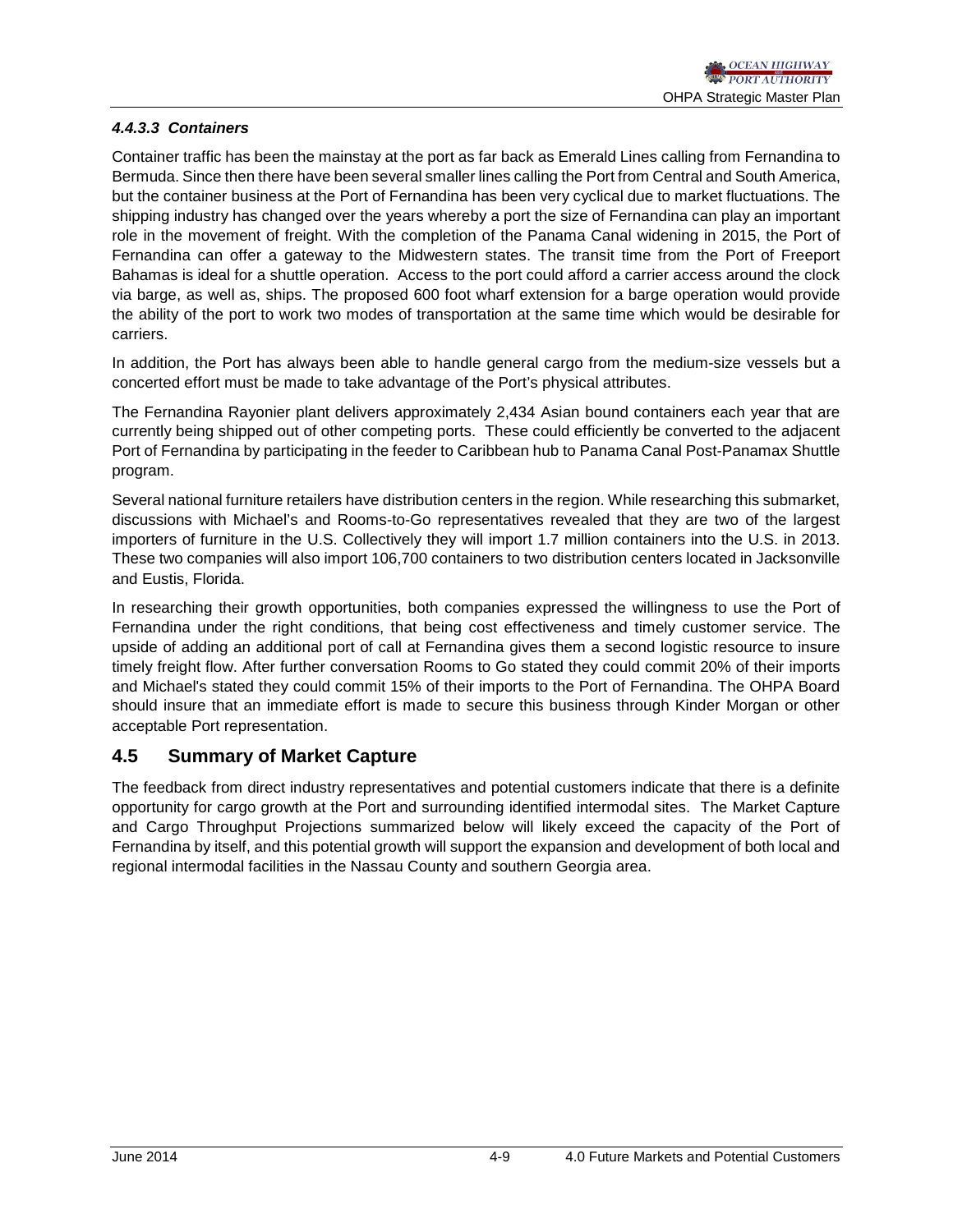|                         | 2014-2015 | 2016-2018 | 2019-2023 |
|-------------------------|-----------|-----------|-----------|
| <b>Container-Rail</b>   |           | 145,930   | 61,200    |
| <b>Container-Truck</b>  | 42,010    | 218,894   | 291,600   |
| <b>Containers-Barge</b> |           |           | 1,141     |
| <b>Bulk-Rail</b>        |           |           | 239,108   |
| <b>Bulk-Truck</b>       |           |           | 42,276    |
| <b>Bulk-Barge</b>       |           |           | n/a       |
| <b>Breakbulk-Barge</b>  | 100       | 150       | 250       |
| <b>Ro-Ro</b>            |           |           | n/a       |

#### **Table 4.5-1. OHPA Projected Market Capture Summary**

*Notes: All volume state in TEU*

*Projections by Marshal Strain Enterprises & Genesis Group 2013*

*Values do not include existing port freight business volumes projected beyond 2013 Values are not cumulative across time periods*

| <b>Cargo Summary</b>           | 2010     | 2011     | 2012    | 2015    | 2018    | 2023      |
|--------------------------------|----------|----------|---------|---------|---------|-----------|
| <b>Containers</b>              |          |          |         |         |         |           |
| <b>Containers (boxes)</b>      | 20,540   | 16,330   | 11,312  | 18,002  | 74,180  | 139,324   |
| <b>Containers (tons)</b>       | 146,652  | 102,969  | 60,384  | 113,032 | 547,855 | 1,348,657 |
| <b>TEUs</b>                    | 32,113   | 22,005   | 14,018  | 23,327  | 100,515 | 203,376   |
| <b>Breakbulk Cargo (tons)</b>  |          |          |         |         |         |           |
| <b>Kraft Liner Board (KLB)</b> | 221,186  | 207,543  | 149,770 | 125,000 | 87,500  | 75,000    |
| Lumber                         | 2,966    | 8,530    | 16      | 3,500   | 3,500   | 3,500     |
| Rebar                          | 106,136  | 112,430  | 51,284  | 74,000  | 85,750  | 96,500    |
| <b>Steel</b>                   | 142,576  | 207,416  | 94,501  | 100,000 | 135,750 | 158,000   |
| Woodpulp                       | 7,714    | 4,970    | 8,054   | 9,000   | 6,912   | 11,500    |
| <b>Misc. General Cargo</b>     | 1,611    | 3,216    | 20,388  | 22,500  | 27,313  | 30,000    |
| <b>Bulk Cargo</b>              | $\Omega$ | $\Omega$ | 345     | 845     | 1,095   | 1,250     |
| <b>Total General Tons</b>      | 482,189  | 544,105  | 324,358 | 334,845 | 347,820 | 375,750   |
| <b>Total Tons</b>              | 628,841  | 647,074  | 384,742 | 447,877 | 895,675 | 1,724,407 |

**Table 4.5-2. Cargo Throughput Projections 2010 to 2023**

*Projections by Marshal Strain Enterprises & Genesis Group 2013*

#### *4.5.1* **Business Development Recommendations**

- $\triangleright$  The OHPA will have to begin an aggressive marketing program by hiring a Port Executive or Senior Marketer with a marketing/sales support staff or an Executive that can serve in both rolls. Kinder Morgan would remain in the capacity of operator of the terminal. The Port Executive or Senior Marketer would have the responsibility of contacting all the customers that will use the port and its facilities.
- $\triangleright$  Ensure that the U.S. Customs could and will have the manpower to handle the increase in freight to the port.
- $\triangleright$  The extension of the wharf must be completed in order for the port to handle additional ship and barge cargoes from the Bahamian shuttle or the numerous other shuttles that are being planned in the Caribbean.
- $\triangleright$  If the port can add additional land adjacent to the existing Port property, it would provide more flexibility and capacity.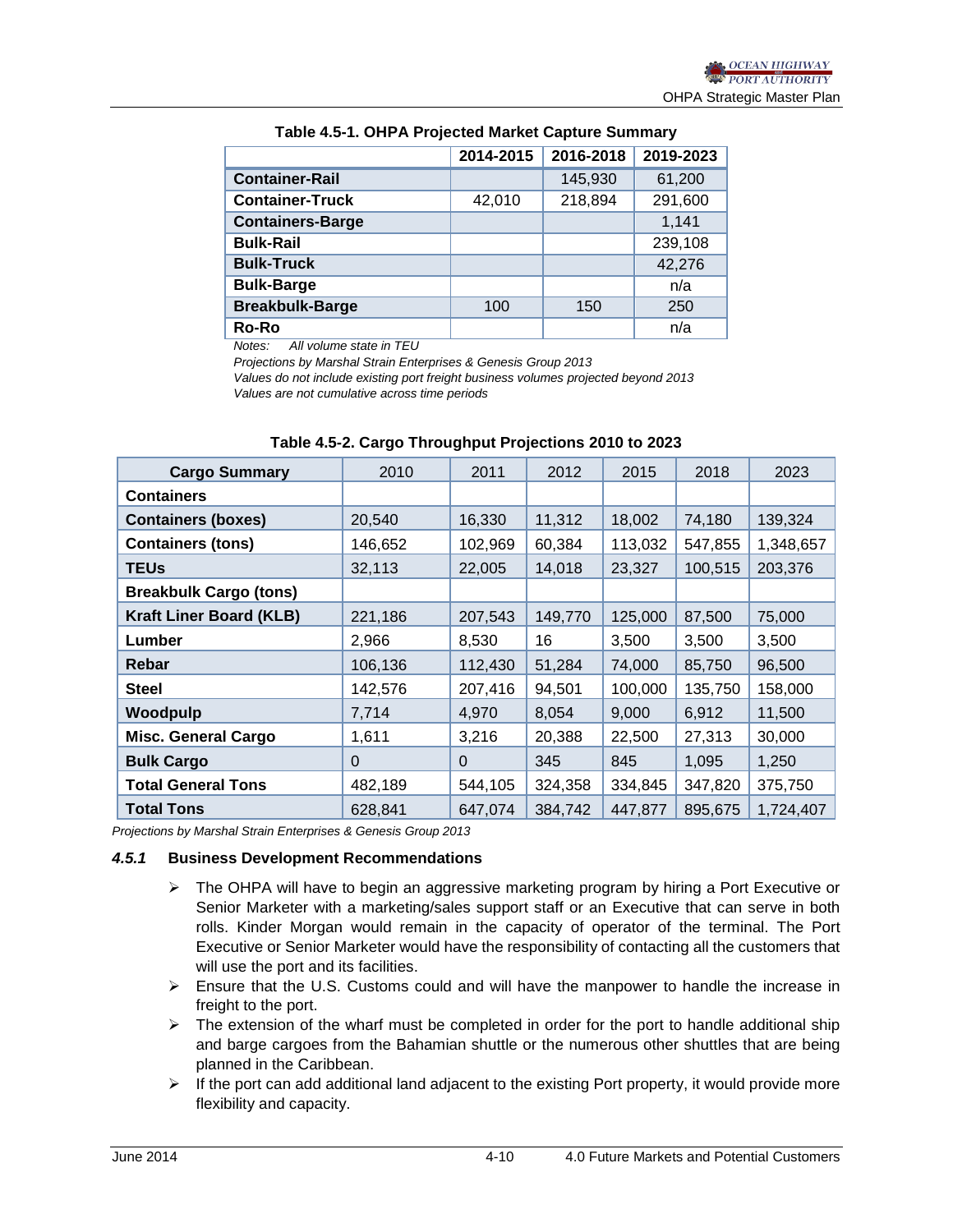#### *4.5.2* **Other Assets and Equipment Needed to Improve Port Functionality**

- $\geq$  On Dock Storage Need to add a cold storage for fruits/vegetables
- $\triangleright$  Fumigation facilities for bananas
- $\triangleright$  Special handling equipment as needed
- $\triangleright$  Yard cranes to work barges

#### *4.5.3* **Development of Marketing Plan**

A Business development Plan should be developed to promote the Port by the Port Executive or Senior Marketer. The marketing plan should include the following:

- $\triangleright$  Develop literature that highlights all of the positive traits of the port
	-
	- o Water Depth<br>o Distance and Distance and time from ocean channel to Port
	- o Storage Space (both covered and open)
	- o Equipment on hand
	- o Specialized Facilities
	- o Cranes
	- o Types of Rolling Stock
- $\triangleright$  Make a key customer list of targeted corporations, products and ocean carriers
- $\triangleright$  Have port partners provide a representative with information they provide to/from the port
- $\triangleright$  Develop arguments for a customer to choose the Port of Fernandina
- $\triangleright$  Make a schedule of targeted accounts and call on them regularly